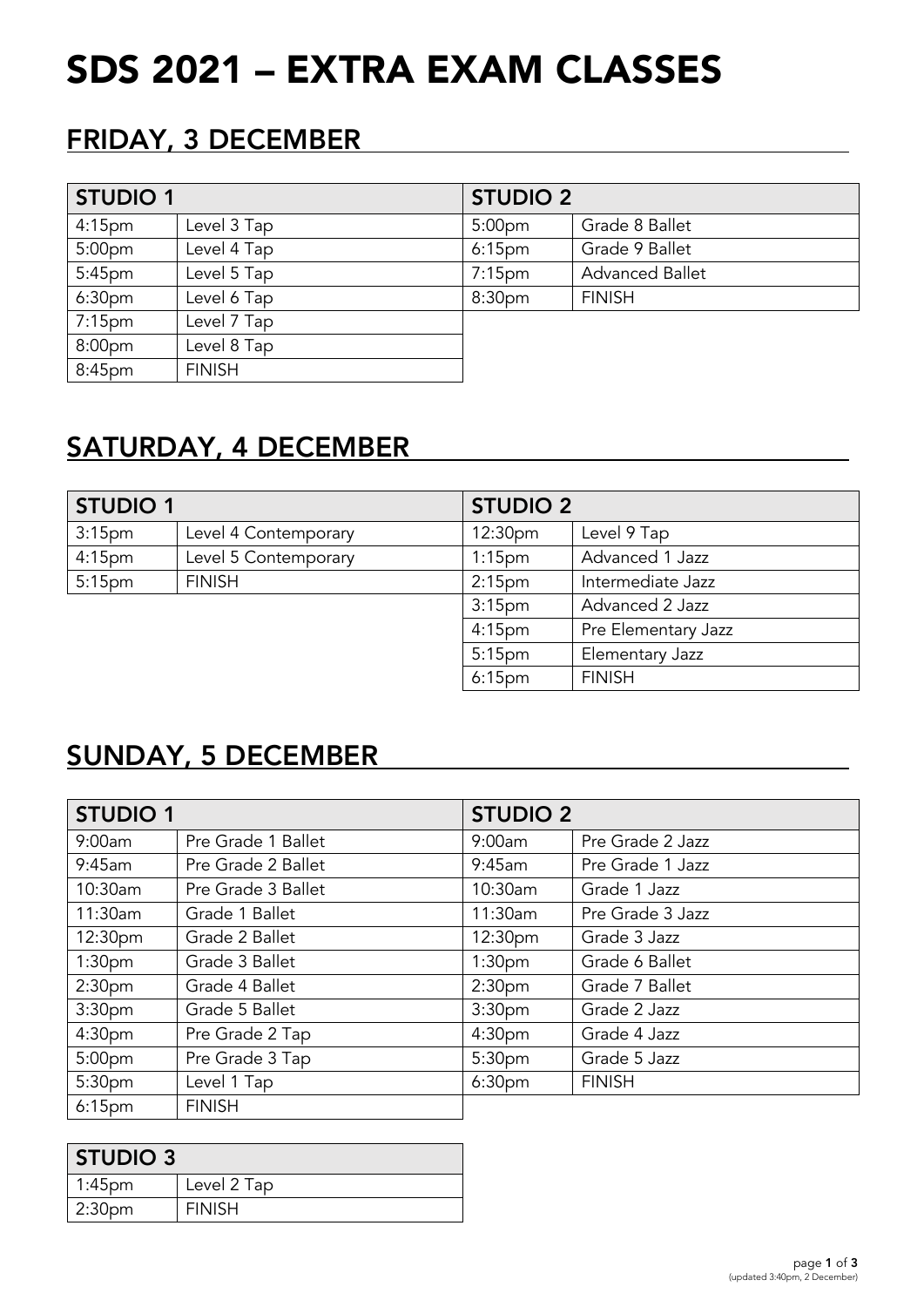# FRIDAY, 10 DECEMBER

| <b>STUDIO 1</b>    |                      | <b>STUDIO 2</b>    |                      |
|--------------------|----------------------|--------------------|----------------------|
| 5:00 <sub>pm</sub> | Level 4 Contemporary | 4:00 <sub>pm</sub> | Pre Grade 3 Hip Hop  |
| 6:00 <sub>pm</sub> | Level 5 Contemporary | 4:30 <sub>pm</sub> | Level 1 Hip Hop      |
| 7:00 <sub>pm</sub> | Intermediate Jazz    | 5:15 <sub>pm</sub> | Level 2 Hip Hop      |
| 8:00pm             | <b>FINISH</b>        | 6:00 <sub>pm</sub> | Level 3 Hip Hop      |
|                    |                      | $6:45$ pm          | Level 3 Contemporary |
|                    |                      | 8:00 <sub>pm</sub> | Stretch, Leap & Spin |
|                    |                      | 8:45pm             | <b>FINISH</b>        |

## SATURDAY, 11 DECEMBER

| <b>STUDIO 1</b>    |                 | <b>STUDIO 2</b>    |                     |
|--------------------|-----------------|--------------------|---------------------|
| 3:00 <sub>pm</sub> | Level 6 Hip Hop | 12:30pm            | Level 9 Tap         |
| 3:45 <sub>pm</sub> | Level 5 Hip Hop | 1:15 <sub>pm</sub> | Advanced 1 Jazz     |
| 4:30 <sub>pm</sub> | Level 4 Hip Hop | 2:15 <sub>pm</sub> | Advanced 2 Jazz     |
| 5:15 <sub>pm</sub> | Level 7 Hip Hop | 3:15 <sub>pm</sub> | Elementary Jazz     |
| 6:00 <sub>pm</sub> | <b>FINISH</b>   | $4:15$ pm          | Pre Elementary Jazz |
|                    |                 | 5:15 <sub>pm</sub> | Level 7 Tap         |
|                    |                 | 6:00 <sub>pm</sub> | Level 8 Tap         |
|                    |                 | 7:00 <sub>pm</sub> | <b>FINISH</b>       |

## SUNDAY, 12 DECEMBER

| <b>STUDIO 1</b>    |                      | <b>STUDIO 2</b>    |                      |
|--------------------|----------------------|--------------------|----------------------|
| 8:45am             | Grade 2 Jazz         | 9:00am             | Level 5 Tap          |
| 9:45am             | Stretch, Leap & Spin | 9:45am             | Level 4 Tap          |
| 10:30am            | Pre Grade 3 Ballet   | 10:30am            | Level 6 Tap          |
| 11:15am            | Grade 1 Ballet       | 11:15am            | Level 3 Contemporary |
| 12:00pm            | Grade 3 Jazz         | 12:00pm            | Level 3 Hip Hop      |
| 1:00 <sub>pm</sub> | Grade 4 Jazz         | 12:45pm            | Level 2 Hip Hop      |
| 2:00 <sub>pm</sub> | Grade 5 Jazz         | 1:30 <sub>pm</sub> | Level 4 Hip Hop      |
| 3:00 <sub>pm</sub> | Grade 3 Ballet       | 2:15 <sub>pm</sub> | Level 6 Hip Hop      |
| 4:00 <sub>pm</sub> | Grade 6 Ballet       | 3:00 <sub>pm</sub> | Level 5 Hip Hop      |
| 5:00 <sub>pm</sub> | Pre Grade 3 Jazz     | 3:45 <sub>pm</sub> | Grade 2 Ballet       |
| 5:45pm             | Grade 1 Jazz         | 4:30 <sub>pm</sub> | Grade 4 Ballet       |
| 6:30pm             | <b>FINISH</b>        | 5:30pm             | Grade 5 Ballet       |
|                    |                      | 6:30 <sub>pm</sub> | <b>FINISH</b>        |